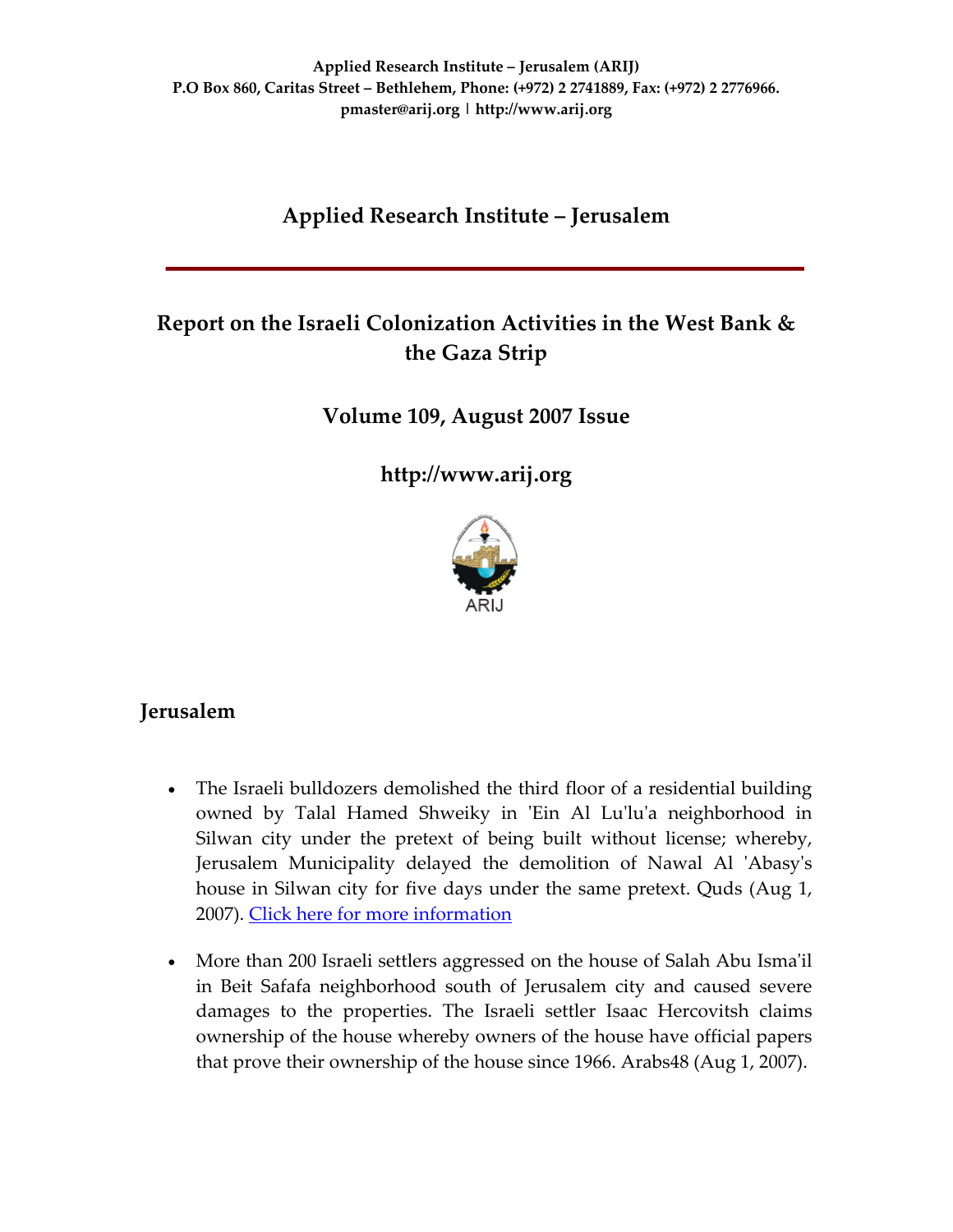- Jerusalem Municipality is currently erecting a new bypass road  $#20$  which will connect Pisgat Zeev and Neve Yacouv settlements with bypass road # 443 leading to Tel Aviv. Palestinian residents living in the catholic complex have to take an alternative road to reach their destinations. Quds (Aug 3, 2007).
- The Israeli bulldozers are erecting a new highway that goes through the West Bank and Eastern Jerusalem and will be used by both Israeliʹs and Palestinians but separately. Quds (Aug 12, 2007).
- New constructions are taking place at the city of "Mamilla which includes" new buildings, hotels, restaurants and parking lots. This area links Western Jerusalem with Eastern Jerusalem , the Armenian quarter and the Walling Wall. also plans to erect a new site near Zion Gate inside the old city of Jerusalem which will contain parking lots and housing complex. Quds (Aug 12, 2007).
- The Israeli authorities demolished the 50 m<sup>2</sup> third floor of the three-storey house of Samir Al Rewaidy in Silwan city in the old city of Jerusalem under the pretext of being unlicensed. Quds (Aug 16, 2007). [Click](http://www.poica.org/editor/case_studies/view.php?recordID=1121) here for more [information](http://www.poica.org/editor/case_studies/view.php?recordID=1121)

The Israeli Army broke into the house of Wafa Hilmi Al Ajlouny in Az Z'ayem village east of Jerusalem city and caused losses to the properties. Quds (Aug 16, 2007).

- The Israeli Army and Jerusalem Municipality handed out military notice to resident Hassan Muhammad Hassan ʹAtiq in Bab Hatta in the old city of Jerusalem to demolish the second floor of his house (120 m²). Quds (Aug 17, 2007).
- The Israeli bulldozers closed the entrance of Wad Abi Hindy in Abu Dis and As Sawahira Al Sharqiya cities with earth mounds. As a result, the road leading to 'Arab Al Saray'a, Al Hathalin and Al Jahalin School will be closed and people wont have access to their lands and school. Quds (Aug 17, 2007).
- The Israel Lands Administration (ILA) is working together with the Ateret Cohanim association to wrest from Palestinian landownersʹ control of 30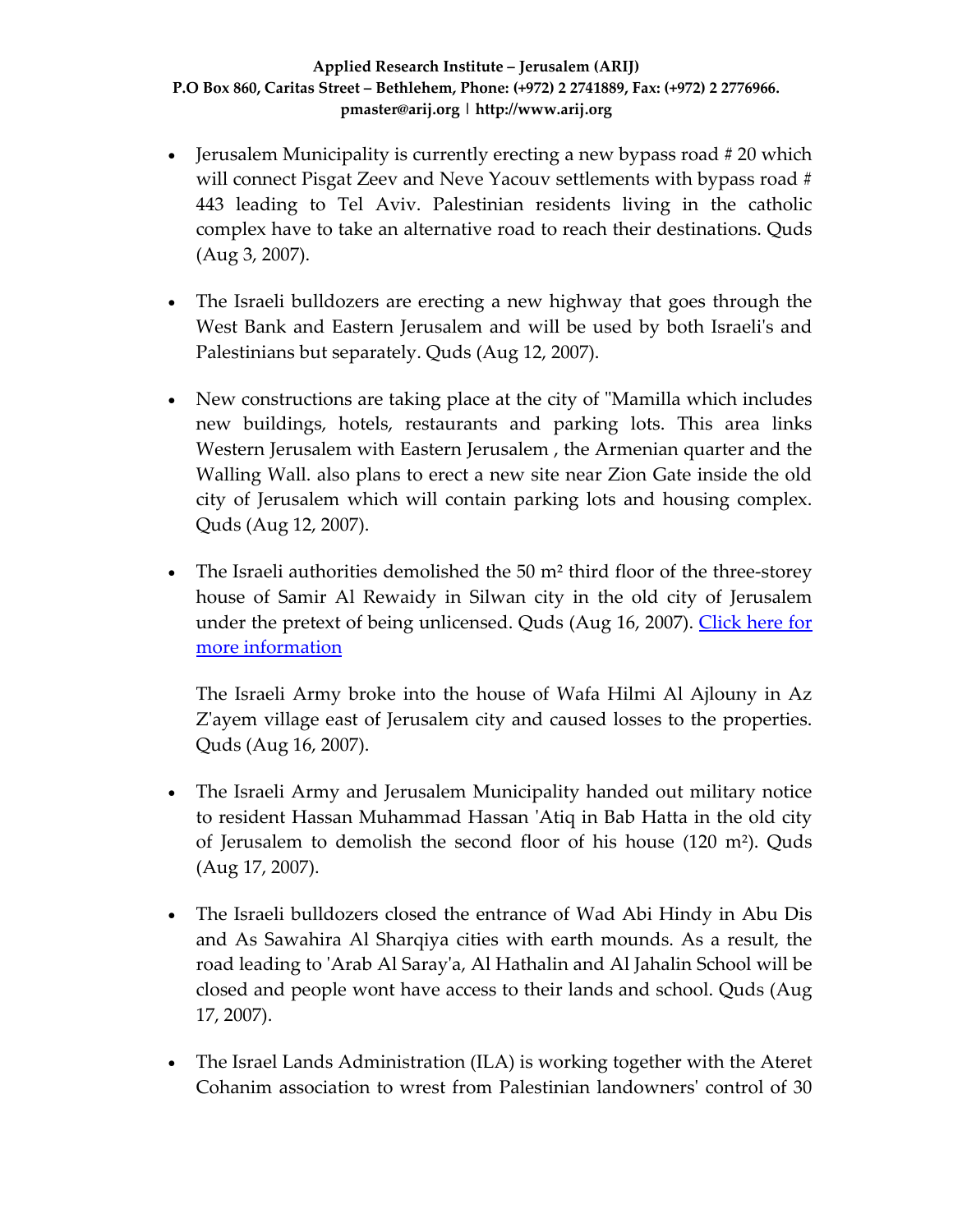dunums (7.5 acres) of land in East Jerusalem and to transfer it to the association without a tender. Such is the claim outlined in a petition submitted two weeks ago to the High Court of Justice. The land in question, an olive grove called Kerem Hamufti (Karm Al Mufti), is in the Sheikh Jarrah neighborhood. According to documents received by Haaretz newspaper, the ILA has signed a contract with Ateret Cohanim for "the agricultural cultivation" of the land, even though the association has no experience in such work. Haaretz (Aug 20, 2007).

- The Israeli Authorities officially announced that 2200 Palestinian buildings in Eastern Jerusalem are under the responsibility of the Custodian of Absentee Property. Quds (Aug 28, 2007).
- The IOF broke into Al Hakawaty Theater in Jerusalem city. Quds (Aug 31, 2007).

### **Bethlehem**

- The Israeli Army staged into Beit Sahour city and searched the Islamic school, another Palestinian house and a factory owned by Issa Abu ʹAitta. Wafa (Aug 2, 2007).
- The Israeli Supreme Court rejected the appeals filed by residents of umm Salmouna village and agreed on continuing the construction of the Segregation Wall in the area by confiscating more lands. Arabs48 (Aug 3, 2007). Click here for related [information](http://www.poica.org/editor/case_studies/view.php?recordID=1064)
- Tens of Israeli settlers and under the protection of Israeli Army staged into Khallet Al Quton area (Al Quton Hamlet) in Artas village and tried to take over 400 dunums of lands. Settlers also constructed a number of tents in an attempt to attach the land to the nearby settlement of Efrat. Quds (Aug 6, 2007). Click here for more [information](http://www.poica.org/editor/case_studies/view.php?recordID=1131)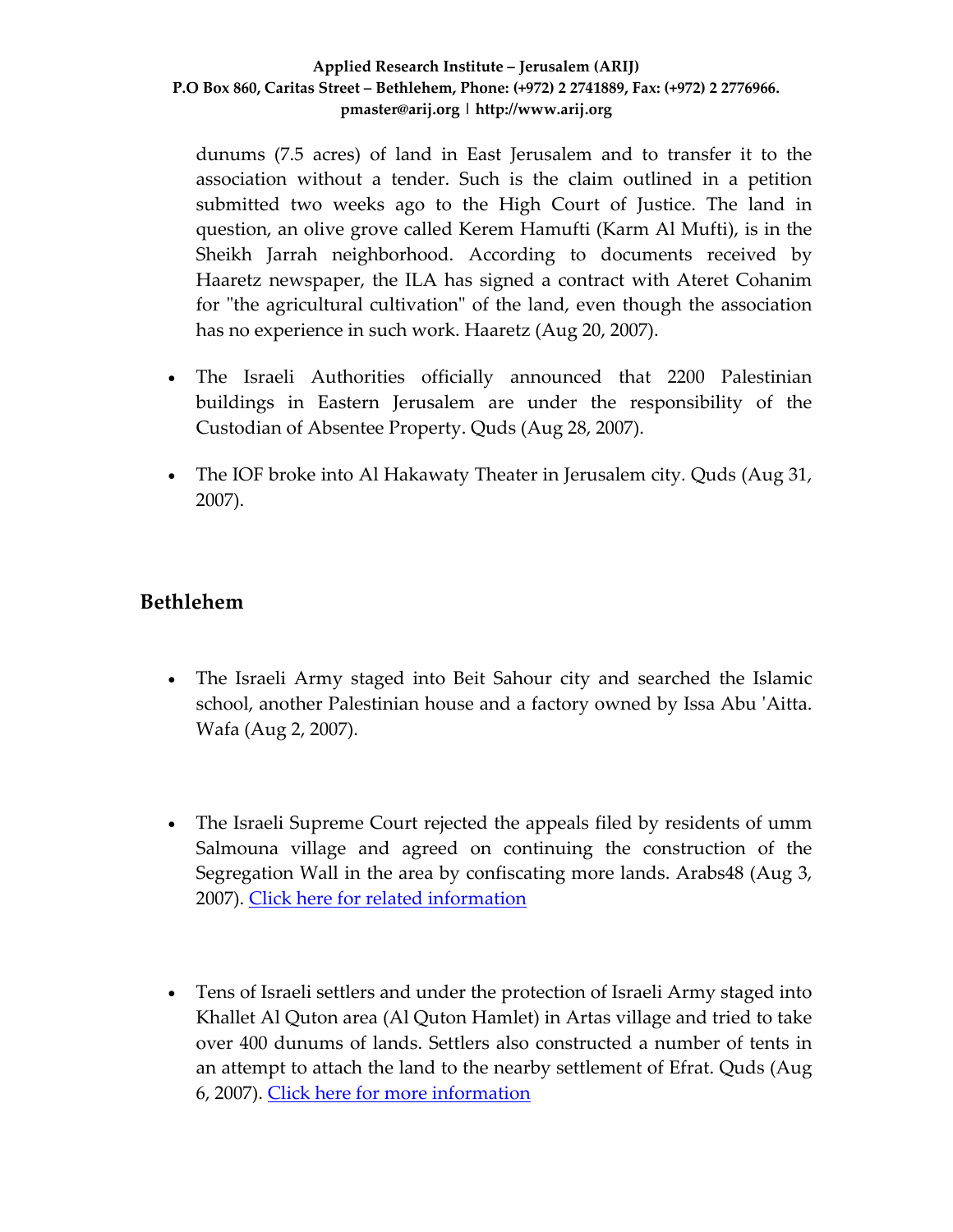- The Israeli bulldozers commenced the construction of the Segregation Wall section to the west of Cremisan Monastery in Beit Jala city, at borders with Al Walajeh village, from its eastern side. The IO bulldozers razed tens of forestry trees planted in the area where the razing process is taking place preparing for this new wall section to be constructed. It is worth mentioning that the Cremisan Monasteryʹs Forest consists of almost 2200 trees which are threatened to be cut due to wall constructions taking place in the area. Wafa (Aug 15, 2007). Click here for more [information](http://www.poica.org/editor/case_studies/view.php?recordID=1124)
- The Israeli bulldozers razed 10 dunums of lands near Za'tara bypass road east of Bethlehem city in an attempt to construct a new military base. Quds (Aug 23, 2007).
- The Israeli Forces staged into Khirbet Al Deir village (Ad Deir Hamlet) south of Bethlehem city and searched a number of Palestinian houses, causing damages to the places. Quds (Aug 27, 2007).

### **Nablus**

- The Israeli Army manning Al Bathan checkpoint northeast of Nablus city detained Palestinians for hours at the checkpoint and confiscated their car keys and hindered them from accessing Nablus city. Wafa (Aug 1, 2007).
- The Israeli authorities are currently expanding Huwwara prison near Nablus city. Quds (Aug 8, 2007).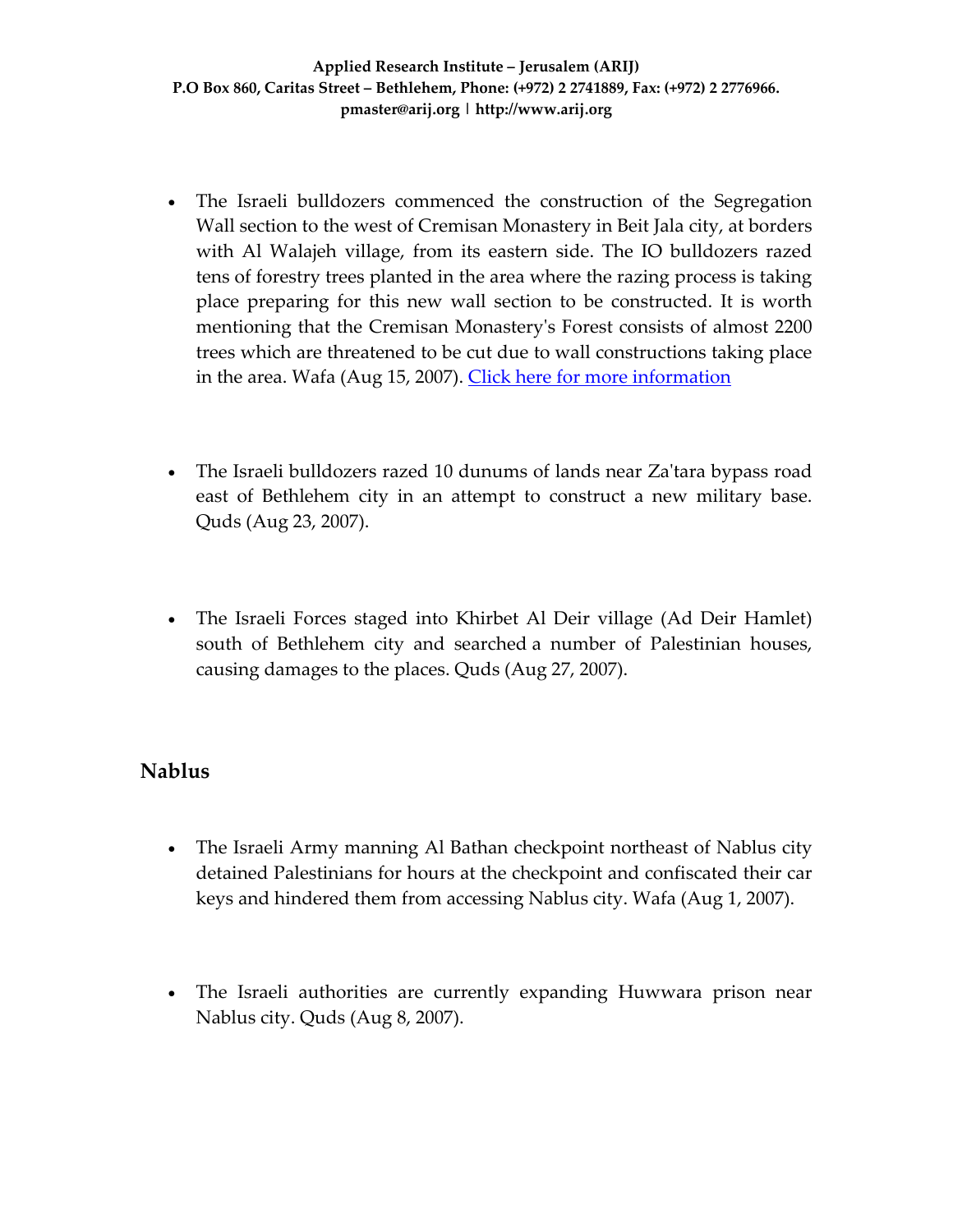- The Israeli Army set fire into 5 dunums of lands planted with 130 Olive trees in Deir Al Hatab town east of Nablus city. He trees are owned b resident Hussein Qasem Hussein. Wafa & Quds (Aug 16, 2007).
- The Israeli Army evacuated by force the family of Sadiq Yousef Ahmad Mansour in Kafr Qalil village claming that the owner has no permit to live in his place. It is worth pointing out the family live in the area for more than 40 years. Quds (Aug 18, 2007).
- The Israeli troops broke into the lawyers office in Karsou' building in Nablus city and caused severe damages to the properties. Quds (Aug 20, 2007).
- The Israeli Army hedged with barbed wires Salah El Din hilltop near Bizariya village north of Nablus city and constructed a military point in the area after supplying it with tents and water tanks. Wafa (Aug 21, 2007).
- The IOF closed Beit Iba [checkpoint](http://www.poica.org/editor/case_studies/view.php?recordID=1135) located at the western entrance of Nablus city and prevented Palestinians from reaching their destinations. Wafa (Aug 26, 2007).
- Israeli settlers of the evacuated Homesh settlement aggressed on Palestinian lands in Burqa village north of Nablus city and set fire into Olive and Almonds yards causing losses and damages. Quds (Aug 29, 2007).
- The IOF demolished several numbers of barracks in Khirbet Al Taweel near ʹAqruba town southeast of Nablus city owned by Basim Salem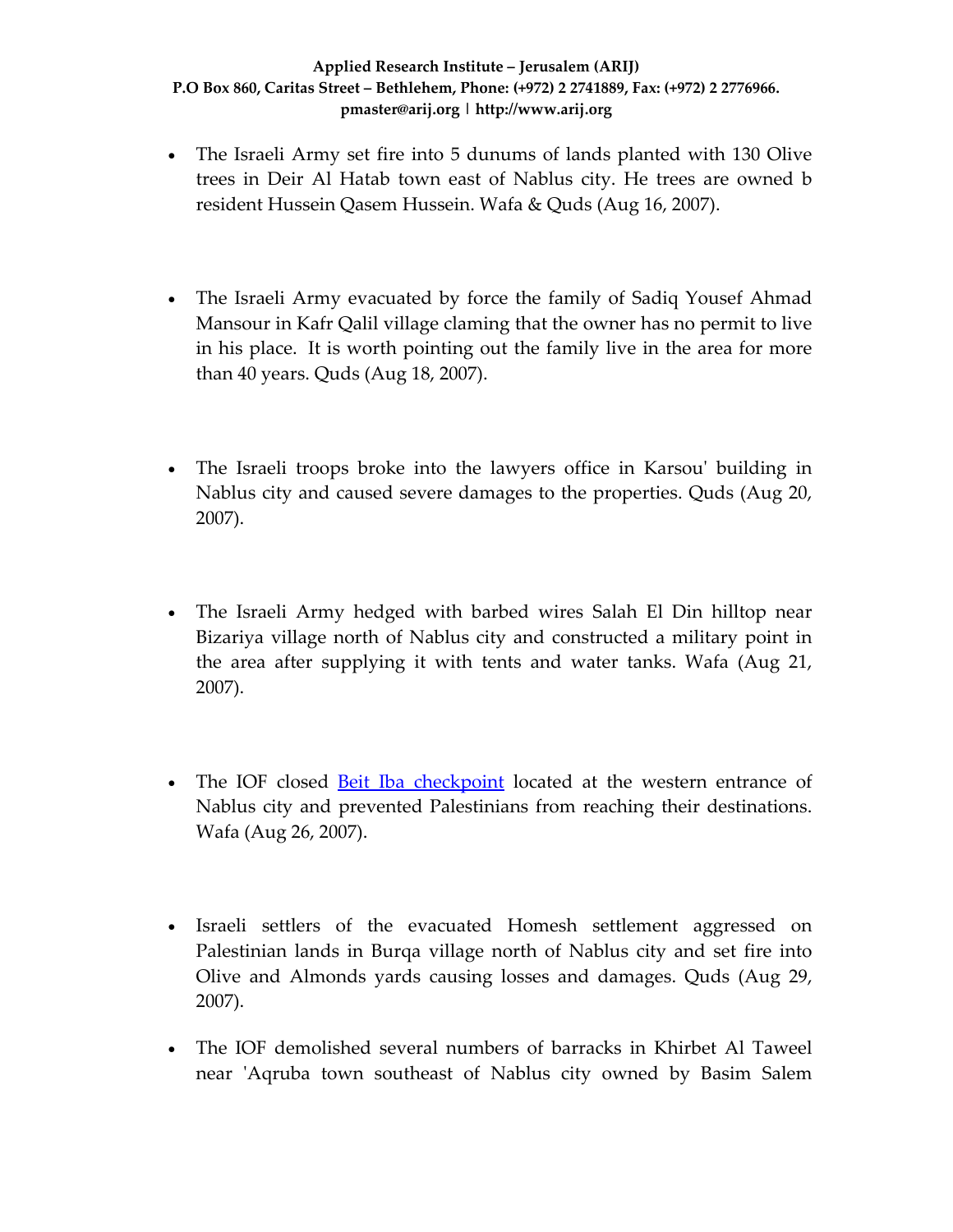Ahmad and Wasif Mayada. Total losses are estimated at JD 8000. Wafa (Aug 29, 2007).

- Israeli settlers of **Itamar [settlement](http://www.poica.org/editor/case_studies/view.php?recordID=886)** constructed several numbers of tents on different parts of Khirbet Yanun in ʹAqruba town in an attempt to intensify their colonial activities. Wafa (Aug 29, 2007).
- The Israeli Forces relocated Al Bathan [checkpoint](http://www.poica.org/editor/case_studies/view.php?recordID=1143) north of Nablus city and hindered Palestinian access to the city. Wafa (Aug 30, 2007).

# **Tulkarm**

• The Israeli Army staged into the southern neighborhood of Tulkarm city, searched a number of Palestinian houses and forced dwellers to evacuate them under the threat of weapons. Among the owners, the following was known: Mahmud Al Seways. Wafa (Aug 14, 2007).

# **Salfit**

- The Israeli soldiers manning Za'tara [checkpoint](http://www.poica.org/editor/case_studies/view.php?recordID=764) located east of Salfit city prevented vehicular and pedestrian movement through the checkpoint. Maan news(Aug 1, 2007).
- The Israeli Prime Minister Ehud Olmert agreed on transferring Ariel college in the settlement of Ariel into a university centre to attract more people to settle in the area and to encourage the educational process. Arabs48 (Aug 1, 2007).
- The Israeli bulldozers demolished the two-storey house of Mahmud Mustafa ʹAbed El Rahman ʹAsi in [Qarawat](http://www.poica.org/editor/case_studies/view.php?recordID=1126) Bani Hassan west of Salfit city for not being licensed. Quds (Aug 23, 2007).
- The IOF closed the only gate of Marda village north of Salfit city and hindered Palestinians heading to their destinations and those entering the village from accessing the gate. Quds (Aug 23, 2007).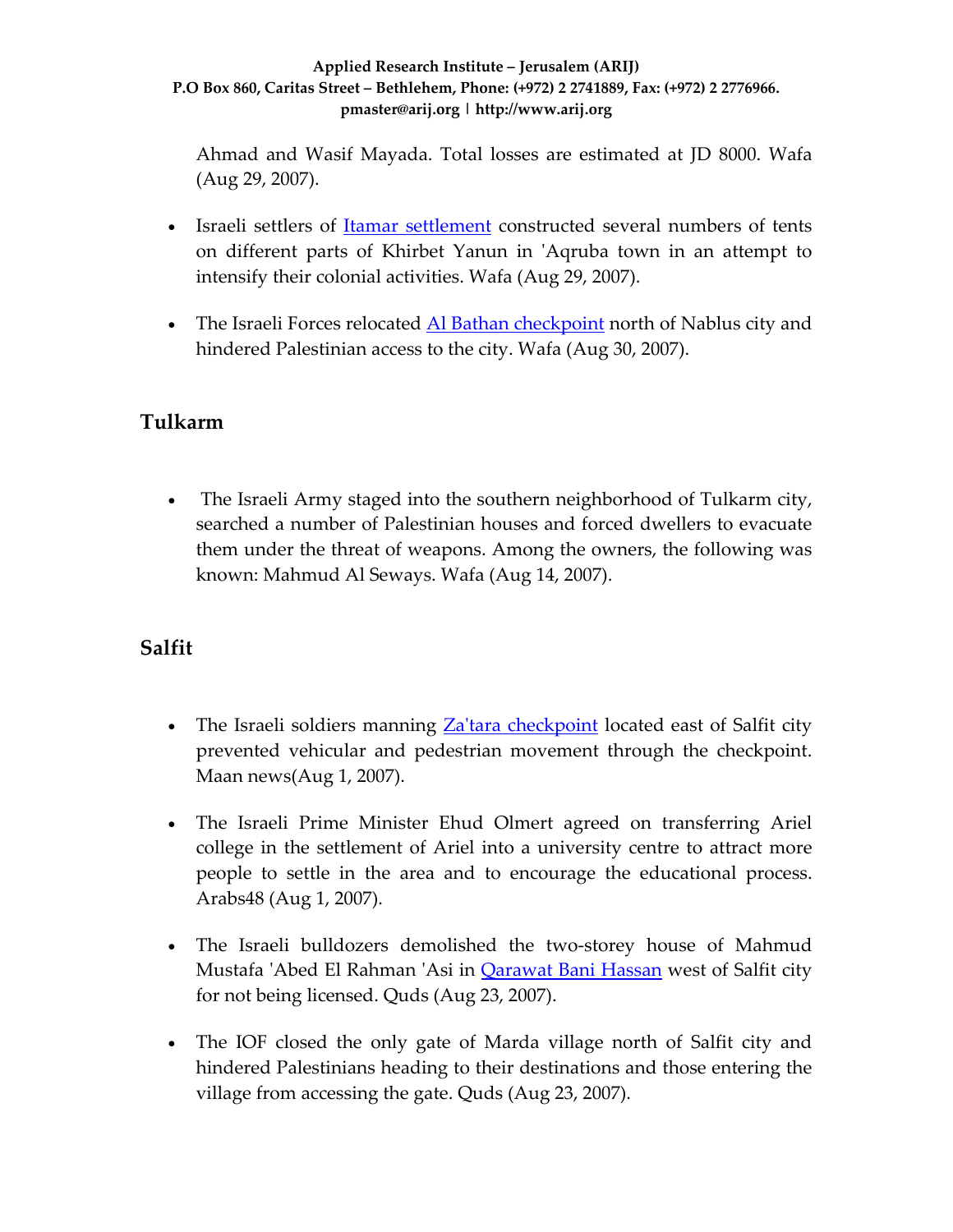# **Jenin**

- The Israeli Army prevented Palestinian landowners in 'Anin village west of Jenin from accessing their segregated agricultural lands behind the wall's path even though they have permits that allow them to access their lands. Wafa (Aug 2, 2007).
- The Israeli Army staged into Jenin city, Jenin refugee camp and Ya'bud town southwest of Jenin city searched a number of Palestinian houses and caused losses to the properties. Among the owners, the following was known: Munir Abu Bakr. Quds (Aug 12, 2007).
- The Israeli Army took over two houses owned by Shadi and Raed Metany in Yaʹbud town southwest of Jenin city and turned them into military post after forcing all dwellers to leave the house. Wafa (Aug 15, 2007).
- The Israeli Army constructed military tents in the eastern neighborhood of Kafr Dan village in Jenin and restricted access to and from the city. Wafa (Aug 17, 2007).
- The Israeli Forces hedged with barbed wires some agricultural lands southwest of Jenin city and hindered landowners from accessing them. Wafa (Aug 30, 2007).

# **Tubas**

- The Israeli Army staged into Wadi Al Far'a area south of Tubas city and erected temporary checkpoints and chased Palestinian cars. Wafa (Aug 1, 2007).
- The Israeli Army issued an order to evacuate residents of <u>Al [Hadidiyia](http://www.poica.org/editor/case_studies/view.php?recordID=1123)</u> [Hamlet](http://www.poica.org/editor/case_studies/view.php?recordID=1123) east of Tubas city and announced the area as "closed military" areaʺ. The Israeli Army also hindered people from accessing the area claming that they represent a threat to the Israeliʹs living in the area. Quds (Aug 6, 2007).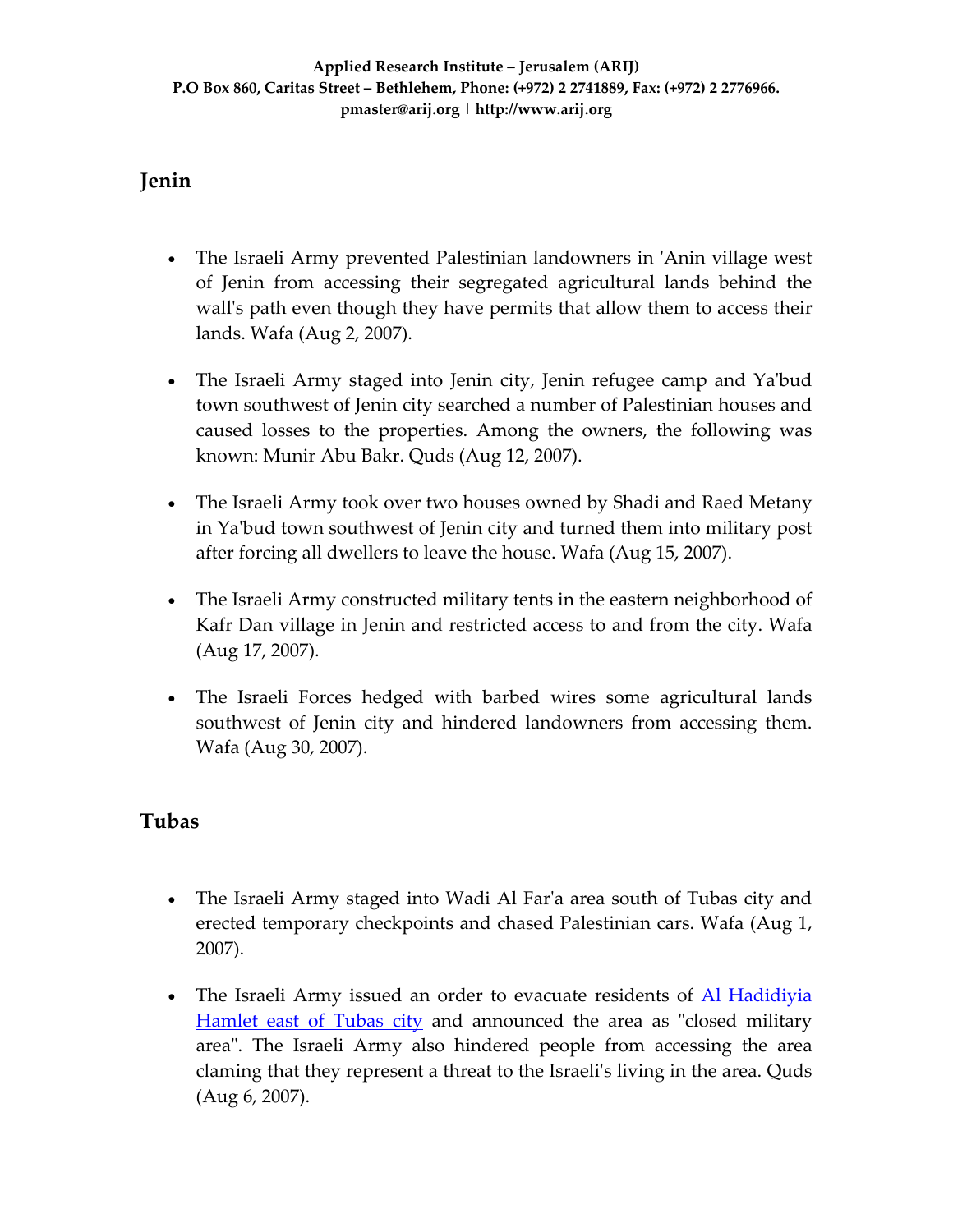- The Israeli Army demolished several numbers of stalls and agricultural pools near road # 90 in Bardala village in the [northern](http://www.poica.org/editor/case_studies/view.php?recordID=1068) valleys. Wafa (Aug 8, 2007).
- The Israeli Army demolished a Palestinian barrack in Al Buqa'a plain east of Tubas city. Wafa (Aug 8, 2007).
- The Israeli bulldozers demolished barracks and caravans owned by residents of Khirbet Humsa in Al Buqaʹa plain in the northern valleys for security reasons. Wafa (Aug 13, 2007).
- The Israeli Army manning Tayaseer checkpoint in the northern valleys hindered Palestinian landowners from accessing their lands. Wafa (Aug 15, 2007).
- The Israeli Army manning Al Hamra checkpoint in the valleys area detained Palestinian residents in a small closed room at the checkpoint for hours. Wafa (Aug 18, 2007).
- The Israeli Court of Beit El rejected the appeal handed to it by residents of Al 'Agaba [village](http://www.poica.org/editor/case_studies/view.php?recordID=825) in Tubas Governorate to stop the demolition of four houses in the village. Quds (Aug 20, 2007).
- The Israeli Army set fire into Jader Mountain east of Tubas city due to the military activities taking place by the Israeli Army in the area. Wafa (Aug 20, 2007).
- The Israeli surveyors surveyed t Al Hamamat and Wadi Wahish areas and the surrounding mountains in Wadi Al Maleh area in the northern valleys. Wafa (Aug 21, 2007).
- The Israeli Army is carrying out military training activities east of Tubas city in the area extending from Al Soud wells to 'Ein Al Helweh; in addition, the IOF constructed tens of tents and water tanks in the area. Wafa (Aug 21, 2007).
- The Israeli bulldozers demolished houses in Khirbet [Humsa](http://www.poica.org/editor/case_studies/view.php?recordID=1123) in the valleys and confiscated water tanks in an attempt to force dwellers evacuate the area. Wafa (Aug 23, 2007).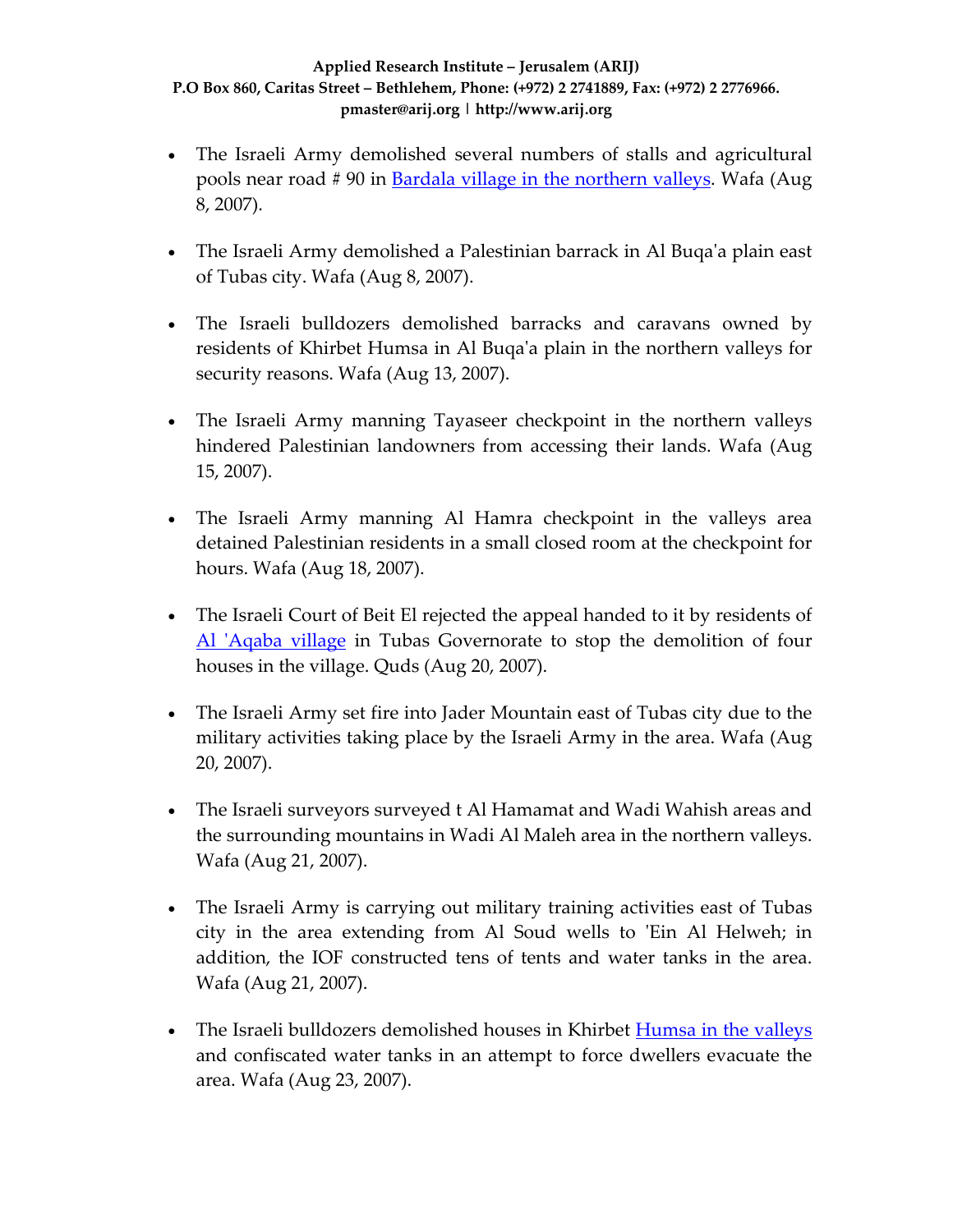- Two military orders were handed to resident Na'ema 'Abed El Raziq and Sufian Sbeih in *Al 'Aqaba [village](http://www.poica.org/editor/case_studies/view.php?recordID=1071)* east of Tubas city to demolish their houses. Wafa (Aug 24, 2007).
- The Israeli Forces manning Tayaseer [checkpoint](http://www.poica.org/editor/case_studies/view.php?recordID=1001) east of Tubas city hindered Palestinians from accessing the northern valleys area. Wafa (Aug 28, 2007).

### **Hebron**

- The Israeli Supreme Court issued an order to remove the cement blocks on the Israeli bypass road near Al Samuʹ town south of Hebron city. Quds (Aug 6, 2007).
- Tens of Israeli settlers set fire into a building and two houses one of which belongs to 'Abed El Rahman Samouh in Hebron city. The settlers also invaded Al Aqtab Mosque in the old market causing damages to the properties inside. In addition, the Israeli settlers aggressed on the Palestinian houses located near the occupied Al Rajaby building and caused damages to the houses of Kayed Mansour Al Jaʹbary, Nasr Al Jaʹbary, Basam Al Jaʹbary, Muhammad Al Jaʹbary and Rabiʹ Al Jaʹbary. Maan news & Wafa (Aug 6, 2007).
- The Israeli Civil Administration forced Jawdat Hasouna to close his commercial store in the old city of Hebron under the pretext of being close to the Israeli outpost of Beit Rumano; as a result, 8 other stores will also be forced to close for the same pretext. Wafa (Aug 9, 2007).
- The Israeli settlers attempted to construct a new outpost near Qiryat Arba' settlement in Hebron Governorate in an attempt to transfer it into a permanent settlement in the near future. Quds (Aug 12, 2007).
- The Israeli Army closed the Ibrahimi Mosque in the old city of Hebron and hindered Palestinians from reaching it under the pretext of celebrating the first of September. Wafa (Aug 13, 2007).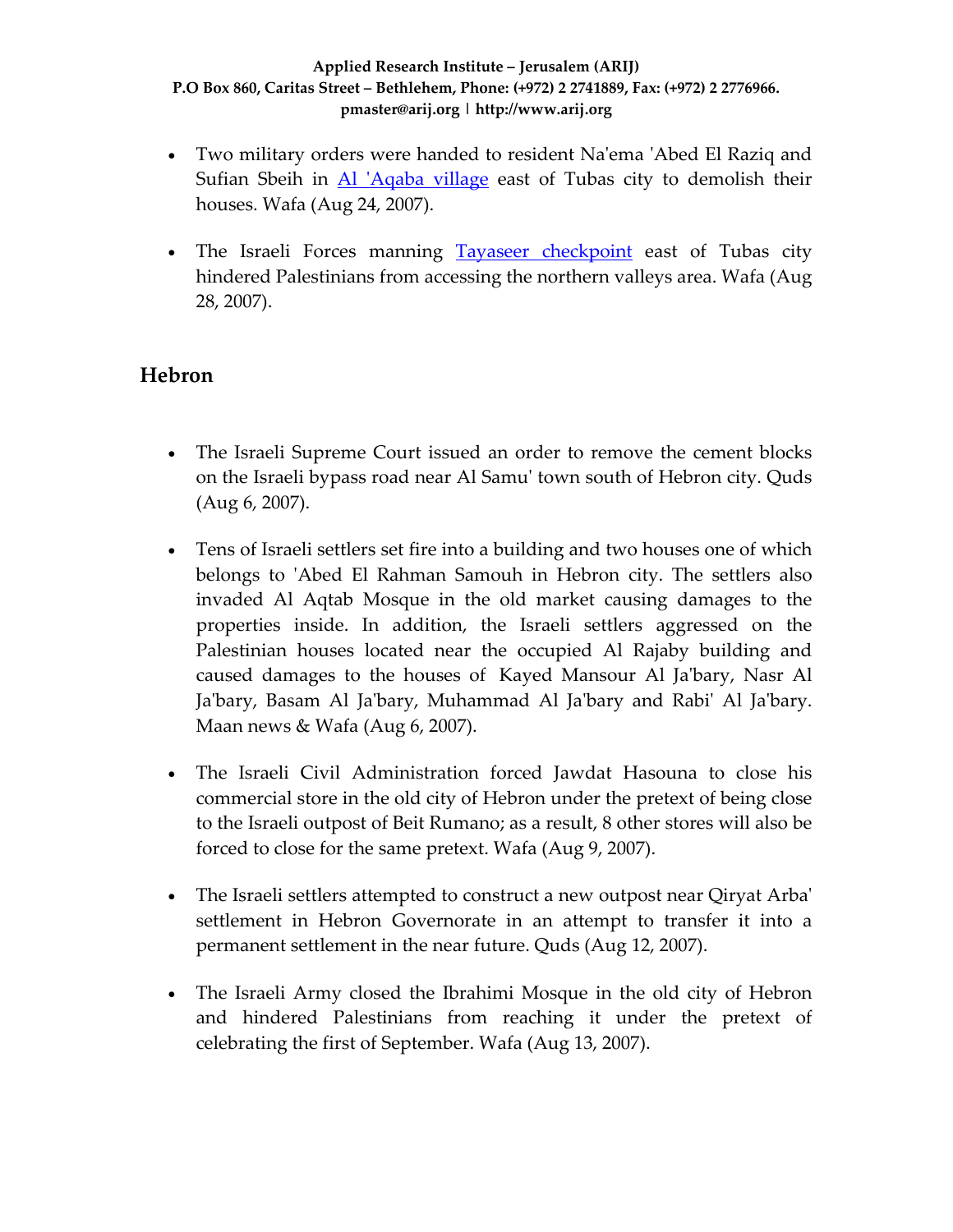- The Israeli settlers occupying Al Rajaby building in the old city of Hebron aggressed on the nearby Palestinian houses and caused loses to the properties. Among the owners, the following were known: Muhammad Rabiʹ Al Jaʹbary, Ghaleb Mansour Al Jaʹbary and Munther Al Jaʹbary. Wafa (Aug 23, 2007).
- The Israeli settlers are attempting to take over 70 Palestinian buildings, lands and commercial stores in the area of Abraham Aveno settlement in the Old city of Hebron, the western triangle market and Al Rumeideh neighborhood in Hebron city under 's 1950 absentee property law. Quds (Aug 31, 2007).

### **Ramallah**

- The Israeli Army set fire into tens of dunums of lands planted with Olives in Bil'in village. Lands belong to Muhammad 'Abed El Hadi Samara, Ibrahim Ahmad Hassan and Rashid Muhammad Abu Rahma. Quds (Aug 4, 2007).
- The Israeli bulldozers started razing about 500 dunums of lands in Qarnet Abu Baki area in the western part of Al Mazra'a Al [Qiblya](http://www.poica.org/editor/case_studies/view.php?recordID=1134) town near Ramallah in order to construct a new settlement in the area. Quds (Aug 6, 2007).

# **Qalqiliya**

- The Israeli bulldozers started razing lands in Kafr Qaddum village east of Qalqiliya city in an attempt to erect a new military road in an attempt to connect Kedumim military camp and the road connecting the village with Jit. As a result, around 1000 dunums of lands will be razed. Wafa (Aug 13, 2007). Click here for more [information](http://www.poica.org/editor/case_studies/view.php?recordID=1067)
- The Israeli Army closed the [northern](http://www.poica.org/editor/case_studies/view.php?recordID=1139) entrance of 'Azun town east of [Qalqiliya](http://www.poica.org/editor/case_studies/view.php?recordID=1139) city and hindered Palestinian access into or out of the town. Quds (Aug 22, 2007).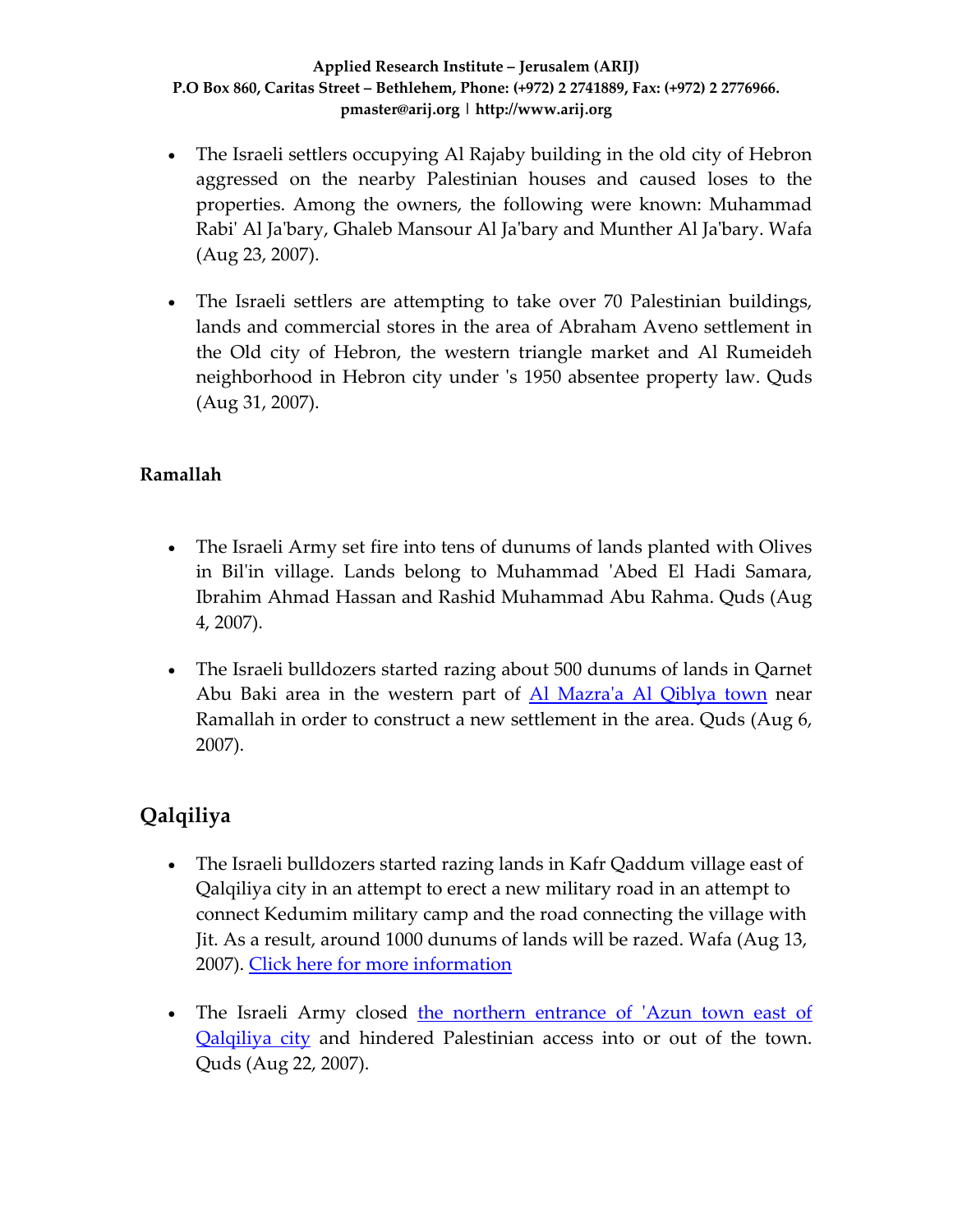- The Israeli Forces manning the iron gate at the main entrance of '[Azun](http://www.poica.org/editor/case_studies/view.php?recordID=915) ʹAtma [village](http://www.poica.org/editor/case_studies/view.php?recordID=915) south of Qalqiliya city hindered Palestinians from reaching their agricultural lands. Quds (Aug 27, 2007).
- The Israeli Forces staged into Qalqiliya city and demolished three houses owned by ʹAdel Al Haj Hassan, Reziq Al Qabʹa and Qasem Hussein Harb. Wafa (Aug 29, 2007).
- The Israeli Army hindered Palestinian landowners in <u>[Jayyus](http://www.poica.org/editor/case_studies/view.php?recordID=1061) village</u> from accessing their lands segregated behind the wall claming that the permits landowners have are no longer valid to allow them access their lands. Quds (Aug 6, 2007).

### **Gaza**

- The Israeli bulldozers staged into Al Shayma' area north of Beit Lahya town, searched Palestinian houses and razed agricultural lands planted with fruitful trees. Wafa (Aug 1, 2007).
- The Israeli bulldozers and under the heavy barrage of gunfire staged into Al Nahda neighborhood in Gaza city and took over Gaza International Airport and a number of Palestinian houses in the area and turned them into military posts. Quds (Aug 4, 2007).
- The Israeli bulldozers staged into Beit Lahya town under the heavy barrage of gunfire and shelled on the Palestinian houses. Wafa (Aug 9, 2007).
- The Israeli Army shelled on the tower building in Gaza International Airport east of Rafah governorate and completely destroyed it. Wafa (Aug 9, 2007).
- The Israeli Army demolished the two-storey house of Ahmad Mahmud Abu Daqa in 'Abasan Al Jadeda east of Khan Yunis city. Wafa (Aug 14, 2007).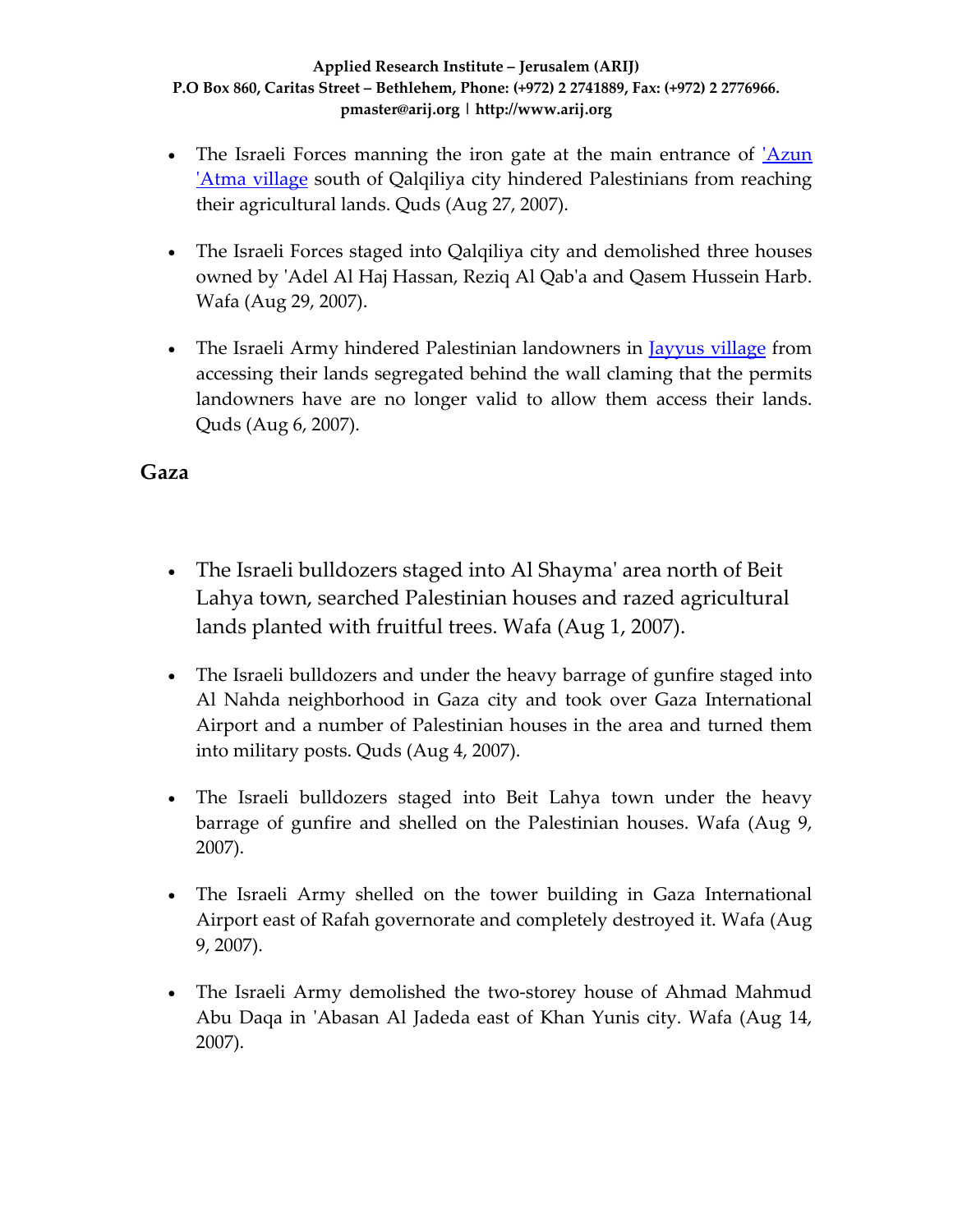- The Israeli bulldozers razed 50 dunums of lands planted with Olives and Vegetables in 'Abasan Al Jadeda east of Khan Yunis city. Wafa (Aug 14, 2007).
- The Israeli Army shelled on the house of Jamal Abu Daqa in 'Abasan Al Jadeda east of Khan Yunis city and caused severe damages to the properties. (Aug 15, 2007).
- The Israeli bulldozers razed 20 dunums of agricultural lands in Khuza'a town east of Khan Yunis and caused severe damages to the houses in the area. Wafa (Aug 23, 2007).
- The Israeli Army shelled the airfield south of Ansar housing complex west of Gaza city and caused severe losses and damages to the site and to the nearby houses. Wafa (Aug 28, 2007).
- The Israeli Forces shelled on a commercial store near Al Shaga'iya junction owned by Al Khodary family and caused severe damages to the store. Quds (Aug 31, 2007).

# **Others**

- The Israeli bulldozers demolished two houses owned by 'Abed El Rahman Shraiteh in Al Nasasrah neighborhood in the Negev under the pretext of being unlicensed. Wafa (Aug 1, 2007).
- The Israeli authorities agreed on constructing a new Palestinian city on an area of 35 Km² between Ramallah and Nablus to become a home for 70,000 Palestinians. Alwatan voice (Aug 3, 2007).
- The Israeli Electricity Company in Haifa city is constructing a gas pipe along with a road on the lands of Qumbaza village which will destroy the cemetery of the village. Quds (Aug 3, 2007).
- Israel is reviving plans for a nuclear power plant in the Negev Desert ; the project would be presented to the government for approval in the coming months. If approved, the power plant would take about eight years to complete. Haaretz & Quds (Aug 4, 2007).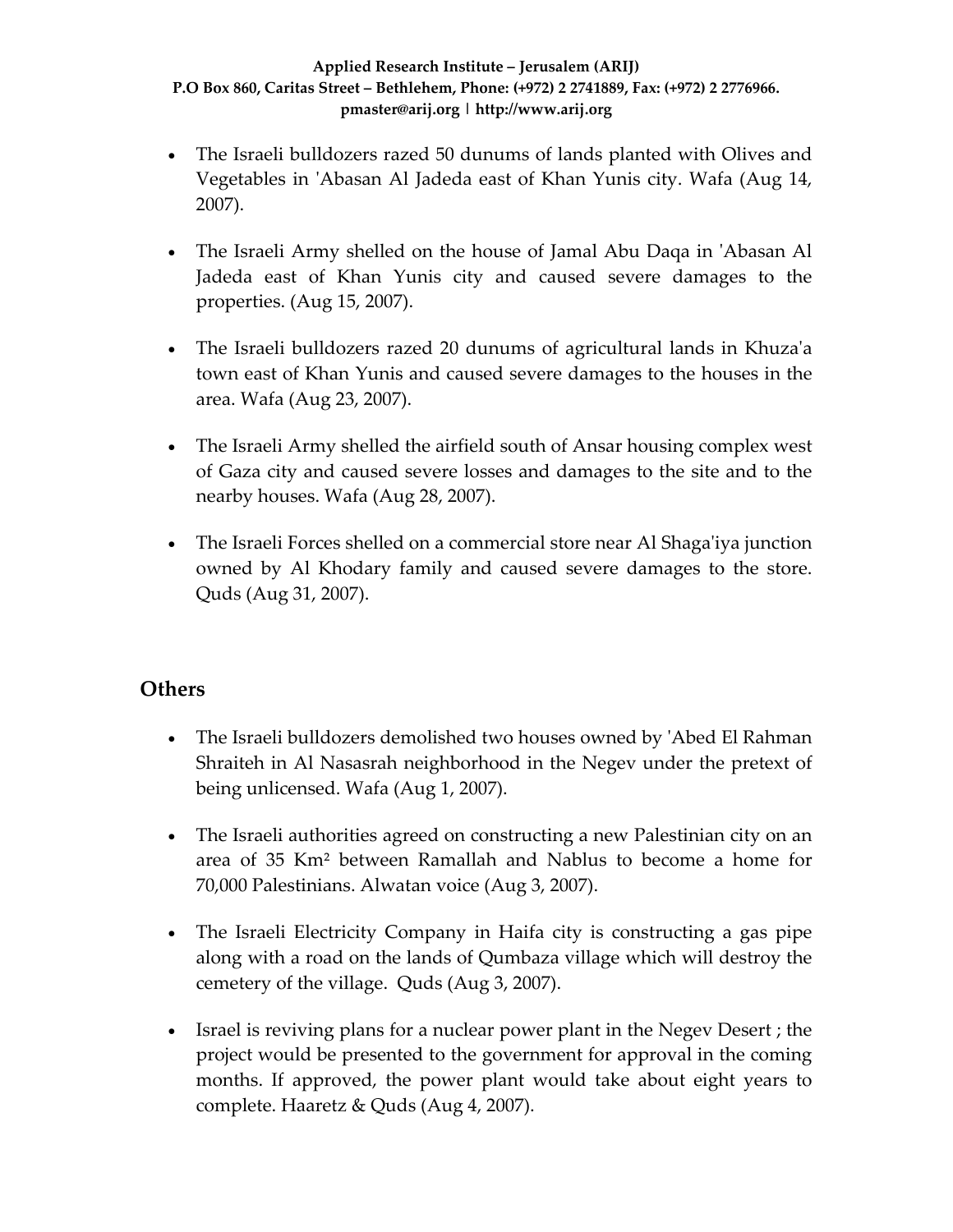- The Israeli Committee for Planning and Construction demolished the house of Fawzi Darawsheh in ʹArabet Al Batuf town in the western Galilee under the pretext of being unlicensed. In addition, the Israeli bulldozers uprooted trees surrounding the house. Wafa (Aug 11, 2007).
- The Israeli Army demolished a lethal workshop in 'Ar'ara village which belongs to Sa'ed Abu Sharqiya under the pretext of being built without licenses. Arabs48 (Aug 13, 2007).
- The Israeli Army demolished a house owned by 'Adel Abu Sbeit in Sa'wa village in the Negev for not being licensed and charged him a penalty of NIS 15,000. Wafa (Aug 15, 2007).
- In a report issued by the Israeli movement PEACENOW, the number of Israeli settlers of the West Bank has increased by 5.5% and the construction has rabidly increased in the settlements of Har Bracha AND Yitzhar in Nablus, Beit Hagai and Negehot in Hebron, Mod'in Illit in Ramallah, Bittar Illit in Bethlehem, Ariel in Salfit and Givʹat Zeev in Jerusalem . Quds (Aug 19, 2007).
- The Israeli OR organization is constructing new settlements on lands of the Negev and the Galile. This is not the first time that OR organization carries out illegal settlement construction as many of the settlements were built illegally such as Mitzpe Eron in Wadi ʹAra. Arabs48 (Aug 22, 2007).
- The Israeli bulldozers demolished a theme park (three dunums of lands) owned by Raed ʹAbahry in Al Furdies town inside 1948 borders claiming that it was built without license. Wafa (Aug 23, 2007).
- In a report issued by the Israeli movement "PEACENOW" assured that the Israeli authority is currently erecting 6 bypass roads to the east of the Segregation Wall, they are: (1) Zaʹtara bypass road (Librman Road) which will cost NIS 124.5 Millions; (2), Shim'a- Mitar road which will cost NIS 80 millions; (3) a road between Al Zʹayem and Hizma villages which will cost NIS 35 millions; (4) expanding road # 5 near Ariel settlement which will cost NIS 40 millions; (5) expanding road 1 Jerusalem ‐ Jericho which will cost NIS 85 millions and (6) a new entrance to Maʹale Mikhmas settlement is being erected and will cost NIS 12 millions. Arabs48 (Aug 27, 2007).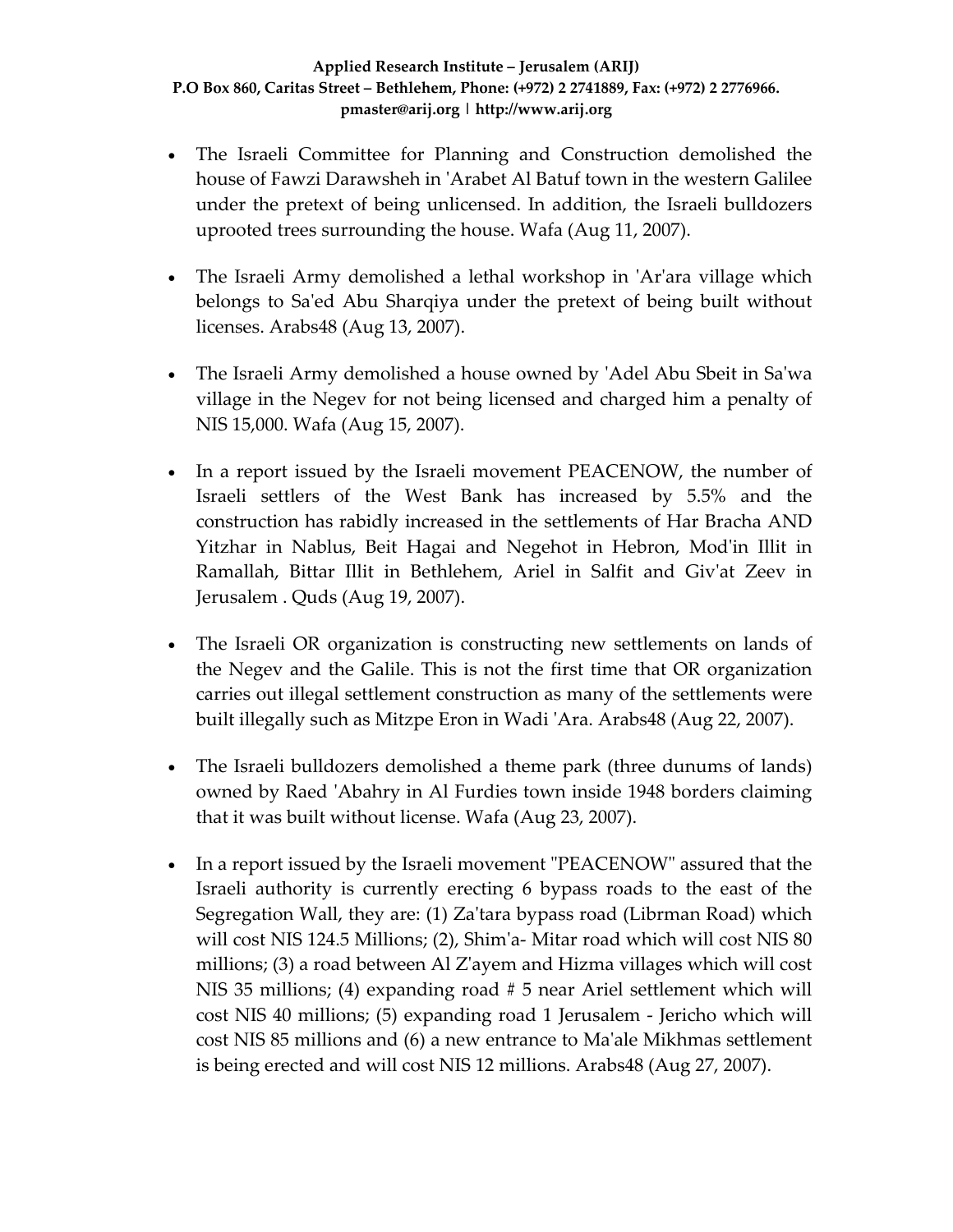- Development in the northern Negev received a boost on Tuesday from Prime Minister Ehud Olmert, who approved the creation of a new rural settlement district in eastern Lachish , consisting of seven new communities. Five of the new communities ‐ Hazan, Shomriya, Mirsham, Amatzia and Carmit ‐ are designated for some 200 Gaza evacuee families. Two others, Hanav and Shekef, are for people who want to help build up the area. The estimated cost is NIS 300 for infrastructure work and NIS 200 for road work. Overall, some 500 housing units are being laid out as a starting base. The project also includes tourism enterprises, guesthouses and vineyards. Jpost (Aug 29, 2007).
- The Israeli authorities started demolishing Palestinian houses and confiscating properties in Tawel Abu Grul village in the Negev . Wafa (Aug 30, 2007).

| District      | Land<br>Confiscated Threatened | Land             | Uprooted Houses<br>Trees | Demolished       | Houses<br>Threatened<br>to be<br>demolished |
|---------------|--------------------------------|------------------|--------------------------|------------------|---------------------------------------------|
| Bethlehem     | 10                             | 400              | 200                      | $ 0\rangle$      | $\boldsymbol{0}$                            |
| Jerusalem     | $\theta$                       | 30               | $\theta$                 | $\overline{0}$   | $\overline{2}$                              |
| Jenin         | $\boldsymbol{0}$               | $\theta$         | 0                        | $\theta$         | $\boldsymbol{0}$                            |
| Tulkarem      | $\theta$                       | $\theta$         | $\theta$                 | $\boldsymbol{0}$ | $\theta$                                    |
| Ramallah      | 500                            | $\theta$         | $\theta$                 | $\overline{0}$   | $\overline{0}$                              |
| <b>Nablus</b> | $\theta$                       | $\theta$         | 130                      | $\boldsymbol{0}$ | $\boldsymbol{0}$                            |
| Salfit        | $\theta$                       | $\theta$         | $\theta$                 | $\overline{2}$   | $\overline{0}$                              |
| Jericho       | $\theta$                       | $\theta$         | $\theta$                 | $\theta$         | $\theta$                                    |
| Gaza          | 70                             | $\theta$         | 500                      | $\overline{2}$   | $\theta$                                    |
| Qalqilyia     | $\boldsymbol{0}$               | 1000             | $\theta$                 | 3                | $\theta$                                    |
| Hebron        | $\overline{0}$                 | $\theta$         | 0                        | $\boldsymbol{0}$ | $\theta$                                    |
| Tubas         | $\overline{0}$                 | $\boldsymbol{0}$ | $\overline{0}$           | $\overline{0}$   | $\overline{2}$                              |
| Total         | 580                            | 1430             | 2830                     | 9                | $\overline{4}$                              |